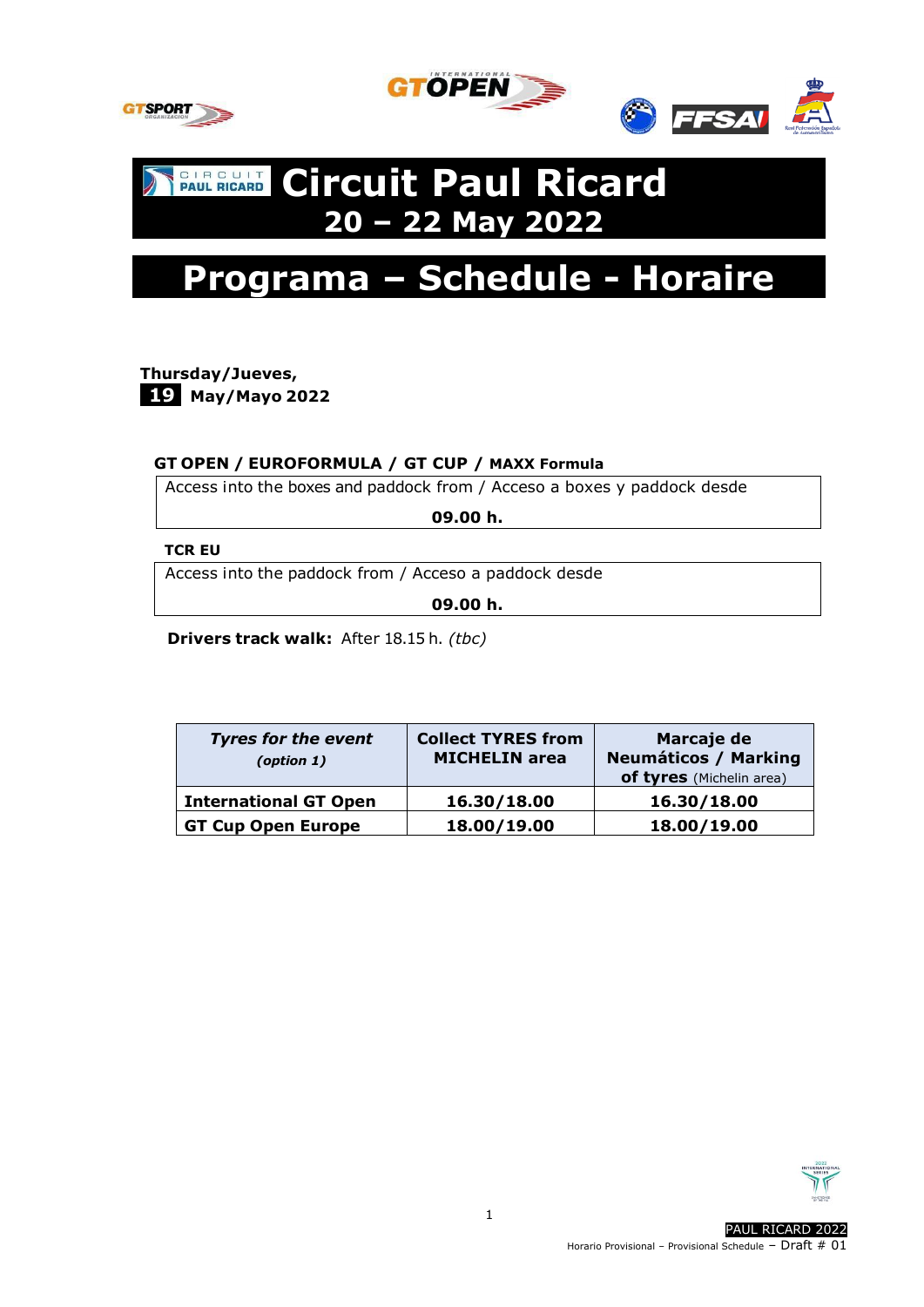





| 08.30 | <b>Pre event meeting</b> | Clerk of the Course, Medical Chief & services managers |
|-------|--------------------------|--------------------------------------------------------|
|       |                          | Race Director (of all categories)                      |

| 09.00/09.30 | 30 <sup>′</sup> | Free practice 1          | <b>MAXX Formula</b>          |
|-------------|-----------------|--------------------------|------------------------------|
| 09.39/10.19 | 40 <sup>′</sup> | Free practice 1          | Euroformula Open             |
| 10.28/11.18 | 50 <sup>′</sup> | Free practice 1          | GT Cup Open Europe           |
| 11.27/12.27 | 60 <sup>′</sup> | Free practice 1          | <b>International GT Open</b> |
| 12.36/13.06 | 30 <sup>′</sup> | Free practice 1          | <b>TCR Europe</b>            |
| 13.06/13.56 | $50^{\prime}$   | Lunch time - Track break |                              |
| 13.56/14.26 | 30 <sup>′</sup> | Free practice 2          | <b>MAXX Formula</b>          |
| 14.35/15.15 | 40 <sup>′</sup> | Free practice 2          | Euroformula Open             |
| 15.24/16.24 | 60 <sup>′</sup> | Free practice 2          | <b>International GT Open</b> |
| 16.33/17.23 | 50 <sup>′</sup> | Free practice 2          | GT Cup Open Europe           |
| 17.32/18.02 | 30 <sup>′</sup> | Free practice 2          | <b>TCR Europe</b>            |
| 18.11/18.51 | 40 <sup>′</sup> | Free practice 3          | Int. GT Open + GT Cup        |
|             |                 |                          | -Bronze drivers-             |

| 08.00 |                           | <b>MAXX Formula</b>                  |
|-------|---------------------------|--------------------------------------|
| 09.00 | <b>BRIEFING</b>           | GT Cup Open Europe                   |
| 09.20 | (Team managers + drivers) | GT Cup Open Europe - only team       |
|       |                           | managers                             |
| 10.00 |                           | <b>TCR Europe</b>                    |
| 13.00 |                           | Euroformula Open                     |
| 13.30 |                           | <b>International GT Open</b>         |
| 13.50 |                           | International GT Open - only<br>team |
|       |                           | managers new teams-                  |

| <b>Tyres for the event</b><br>(option 2) | <b>Collect TYRES from</b><br><b>MICHELIN</b> area | <b>Marcaje de Neumáticos</b><br><b>Marking of tyres</b><br>(Michelin area) |
|------------------------------------------|---------------------------------------------------|----------------------------------------------------------------------------|
| <b>GT Cup Open Europe</b>                | 18.30 / 19.30                                     | 18.30 / 19.30                                                              |
| <b>International GT Open</b>             | 18.30 / 19.30                                     | 18.30 / 19.30                                                              |
| Euroformula Open (op1)                   | 08.15 / 09.00                                     | 08.15 / 09.30                                                              |
| Euroformula Open (op2)                   | 15.30 / 16.30                                     | 15.30 / 16.30                                                              |
| (including wet tires)                    |                                                   |                                                                            |

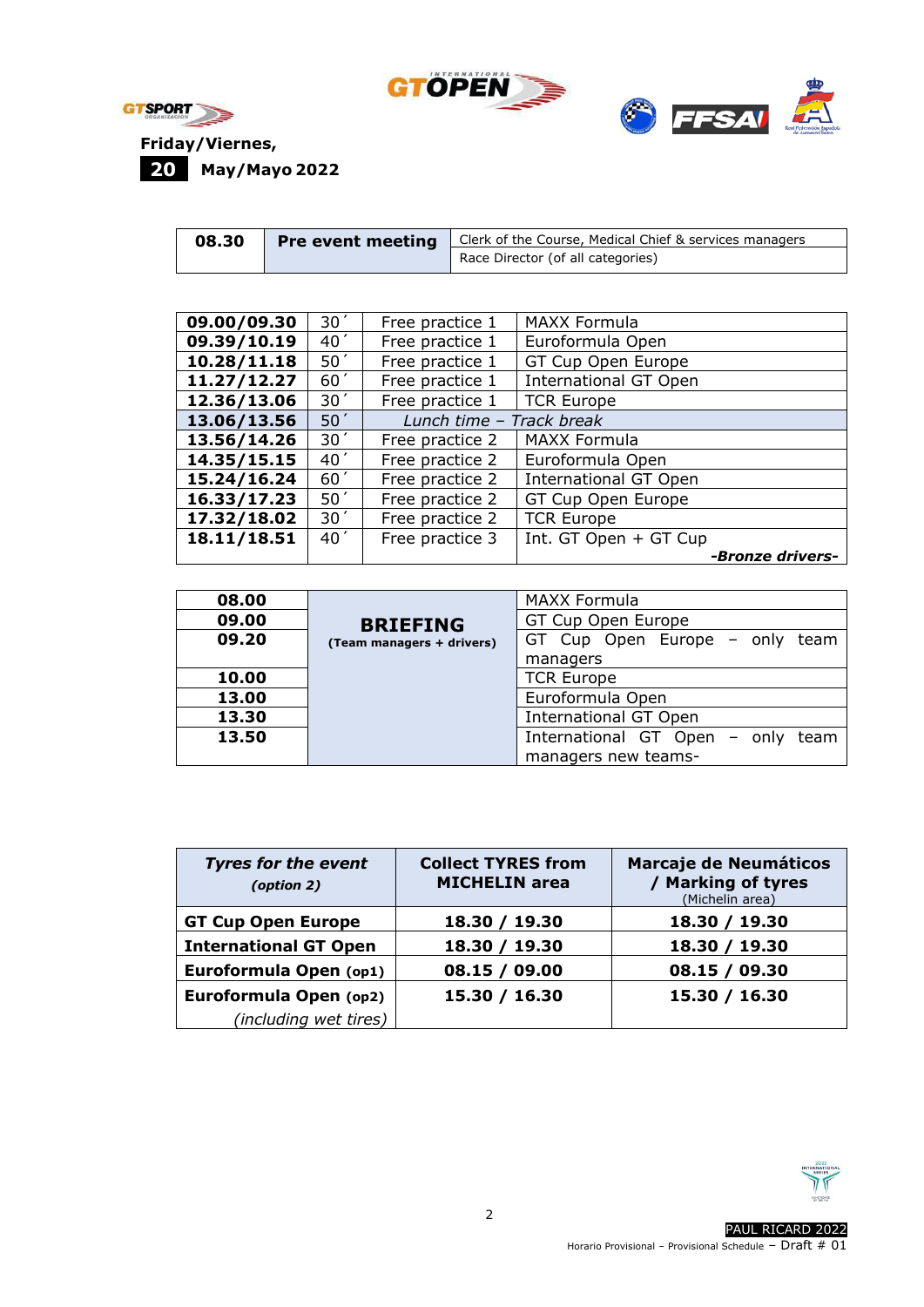



## **Friday/Viernes, 20 May/Mayo 2022**

|                                        | <b>Administrative</b><br><b>Checking</b><br>-Signing on- /<br><b>Verificaciones</b><br>administrativas<br>(Drivers and<br>manager) | <b>Briefing</b><br>documents<br>To be sent by<br><b>Race Director to</b><br>all categories by<br>e-mail / app | <b>BRIEFING</b>                               | <b>RFID</b><br>tag<br><b>Picking</b><br><b>up</b><br>(Driver's<br>identificati<br>on) | Technical<br><b>Scrutineering</b><br><b>Verificaciones</b><br><b>Técnicas</b><br>Noise control /<br>Control de ruido<br>Drivers 'Equipement /<br>Equipamiento |
|----------------------------------------|------------------------------------------------------------------------------------------------------------------------------------|---------------------------------------------------------------------------------------------------------------|-----------------------------------------------|---------------------------------------------------------------------------------------|---------------------------------------------------------------------------------------------------------------------------------------------------------------|
|                                        |                                                                                                                                    |                                                                                                               |                                               |                                                                                       |                                                                                                                                                               |
| Int. GT<br>Open                        | Licenses, ASN<br>Authorization,<br>etc. to be sent<br>previously,<br>together<br>with<br>the entry form,<br>by email               | Thursday/Jueves<br>19 May/Mayo<br>2022                                                                        | 13.30<br>(Main<br>building -<br>2º floor)     | 08.30 /<br>10.30<br>(GT Sport<br>truck)                                               | Timetable per Team<br>(to be defined race<br>week) / Horario por<br>equipo (se definira en<br>la semana del evento                                            |
|                                        |                                                                                                                                    |                                                                                                               |                                               |                                                                                       |                                                                                                                                                               |
| Euroformula<br>Open                    | <b>Licenses, ASN</b><br>Authorization,<br>etc. to be sent<br>previously,<br>together with<br>the entry form,<br>by email           | Thursday/Jueves<br>19 May/Mayo<br>2022                                                                        | 13.00<br>(Main<br>building -<br>2º floor)     | $\prime\prime$                                                                        | Timetable per Team<br>(to be defined race<br>week) / Horario por<br>equipo (se definira en<br>la<br>semana<br>del<br>evento)                                  |
|                                        |                                                                                                                                    |                                                                                                               |                                               |                                                                                       |                                                                                                                                                               |
| <b>GT Cup</b><br>Open<br><b>Europe</b> | <b>Licenses, ASN</b><br>Authorization,<br>etc. to be sent<br>previously,<br>together with<br>the<br>entry<br>form, by email        | Thursday/Jueves<br>19 May/Mayo<br>2022                                                                        | 09.00<br>(Main<br>building -<br>2º floor)     | 08.30 /<br>10.30<br>(GT Sport<br>truck)                                               | Timetable per Team<br>be defined race<br>(to-<br>week) / Horario por<br>equipo (se definira en<br>la.<br>semana<br>del<br>evento)                             |
|                                        |                                                                                                                                    |                                                                                                               |                                               |                                                                                       |                                                                                                                                                               |
| <b>TCR</b><br><b>Europe</b>            | Friday,<br>20 May. 2022<br>$09.00 - 10.30$                                                                                         | $\prime\prime$                                                                                                | 10.00<br>(Main<br>building -<br>2º floor)     | $\prime\prime$                                                                        | Thurday, 19 May. 2022<br>17.00-19.00<br>Friday, 20 May 2022<br>$08.00 - 11.00$                                                                                |
|                                        |                                                                                                                                    |                                                                                                               |                                               |                                                                                       |                                                                                                                                                               |
| <b>Maxx</b><br><b>Formula</b>          | 8.00 / 8.45                                                                                                                        |                                                                                                               | 08.00<br>(Main<br>building $-$<br>$2o$ floor) | $\prime\prime$                                                                        | 08.00 / 08.45                                                                                                                                                 |

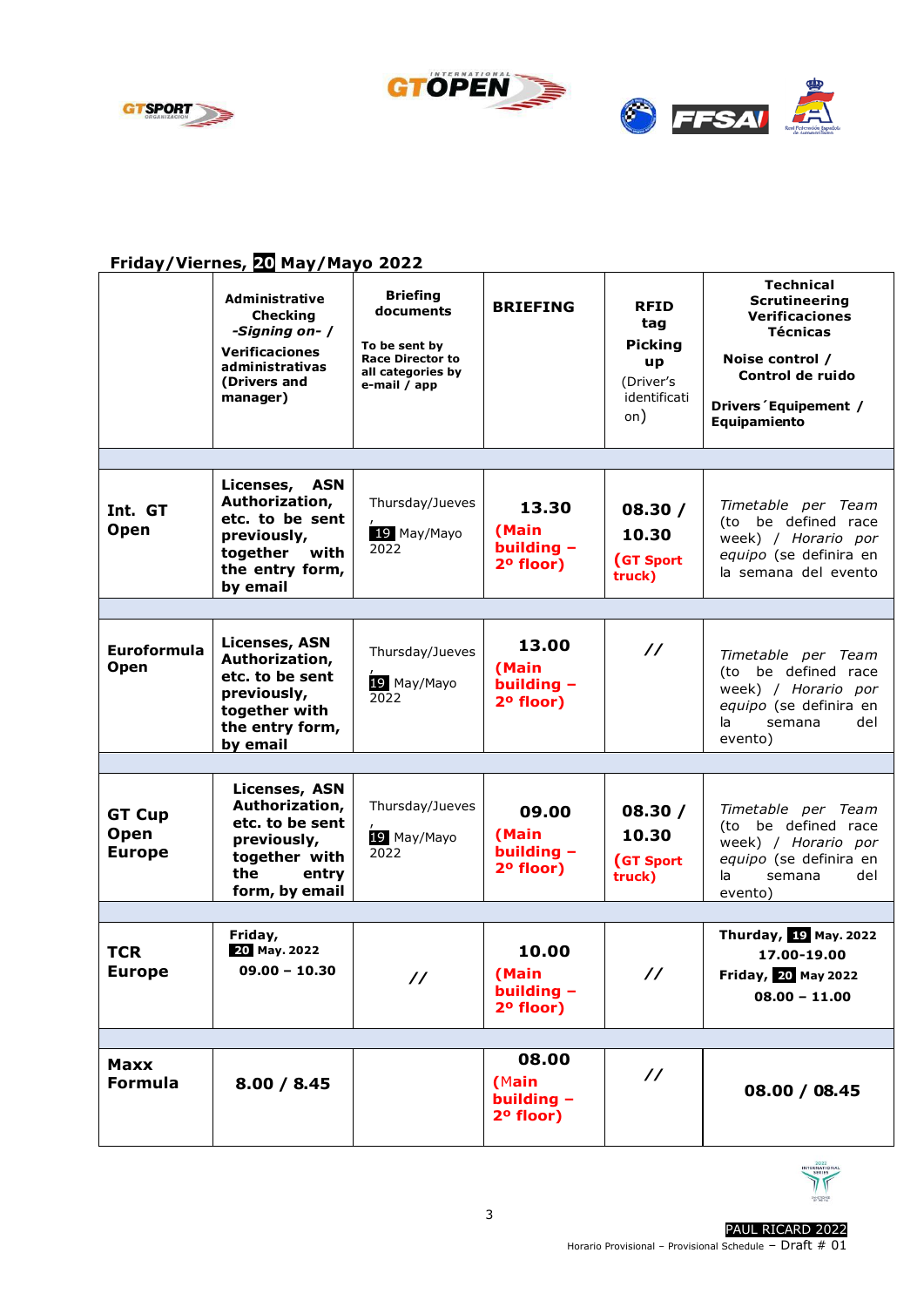



**Saturday/Sábado,** -**21 May/Mayo 2022**

| 08.00           | <b>Extrication Exercise</b> |
|-----------------|-----------------------------|
| 08.00 - 08.10   | <b>Timekeeping checks</b>   |
| 08.20           | <b>Track inspection</b>     |
| $08.30 - 08.40$ | <b>Safety car exercise</b>  |

| 09.00/09.30 | 30 <sup>′</sup> | Qualifying                   | Maxx Formula                                  |                                |
|-------------|-----------------|------------------------------|-----------------------------------------------|--------------------------------|
| 09.38/10.13 | 35              | Qualifying                   | <b>TCR EUROPE</b>                             | (Q1 20'/5'stop on pit/ Q2 10') |
| 10.21/10.41 | 20 <sup>′</sup> | Qualifying 1                 | GT Cup Open Europe                            | Driver $-1$ (all categories)   |
| 10.49/11.14 | 25'             | Qualifying                   | Euroformula Open                              |                                |
| 11.22/11.52 | 30 <sup>7</sup> | Qualifying 1                 | <b>International GT Open</b><br>Driver $-1$   | (all categories)               |
| 11.52/12.35 |                 | Lunch time - Track break     |                                               |                                |
| 12.35       |                 | Pit lane open                |                                               |                                |
| 12.40       |                 | Pit lane closed              |                                               |                                |
|             |                 | 5 min. board                 |                                               |                                |
| 12.45       |                 | Green flag /                 |                                               |                                |
|             |                 | Formation lap                |                                               |                                |
| 12.50       |                 | $Race - 1$                   | <b>MAXX Formula</b>                           | 20 <sup>′</sup>                |
|             |                 | <b>Rolling start</b>         |                                               |                                |
| 13.05       |                 | Pre-grid                     |                                               |                                |
| 13.20       |                 | Pit lane open                |                                               |                                |
| 13.25       |                 | Pit lane closed              |                                               |                                |
| 13.30       |                 | 5 min. board                 |                                               |                                |
| 13.35       |                 | Green flag /                 |                                               |                                |
|             |                 | Formation lap                |                                               |                                |
| 13.40       |                 | Race $-1$                    | <b>TCR Europe</b>                             | XX laps - max. $35'$           |
|             |                 | <b>Standing start</b>        |                                               | <b>LIVE TV</b>                 |
|             |                 |                              |                                               |                                |
| 14.18       |                 | Fast lane open               |                                               |                                |
| 14.20       |                 | Pit lane open                | At 21' (racing time) Change on -board-        |                                |
| 14.25       |                 | Pit lane closed /            | At 28'59" (racing time) Change off -No board- |                                |
| 14.30       |                 | 5 min. board<br>Green flap / |                                               |                                |
|             |                 | Formation lap                |                                               |                                |
| 14.35       |                 | Race $-1$                    | <b>GT Cup Open Europe</b>                     | 50 <sup>'</sup>                |
|             |                 | <b>Rolling start</b>         |                                               | <b>LIVE TV</b>                 |
|             |                 |                              |                                               |                                |
| 15.35       |                 | Pit lane open                |                                               |                                |
| 15.40       |                 | Pit lane closed /            |                                               |                                |
|             |                 | 5 min. board                 |                                               |                                |
| 15.45       |                 | Green flag /                 |                                               |                                |
| 15.50       |                 | Formation lap<br>Race $-1$   | <b>Euroformula Open</b>                       | 16 laps - max. 35'             |
|             |                 | <b>Standing start</b>        |                                               | <b>LIVE TV</b>                 |
|             |                 |                              |                                               |                                |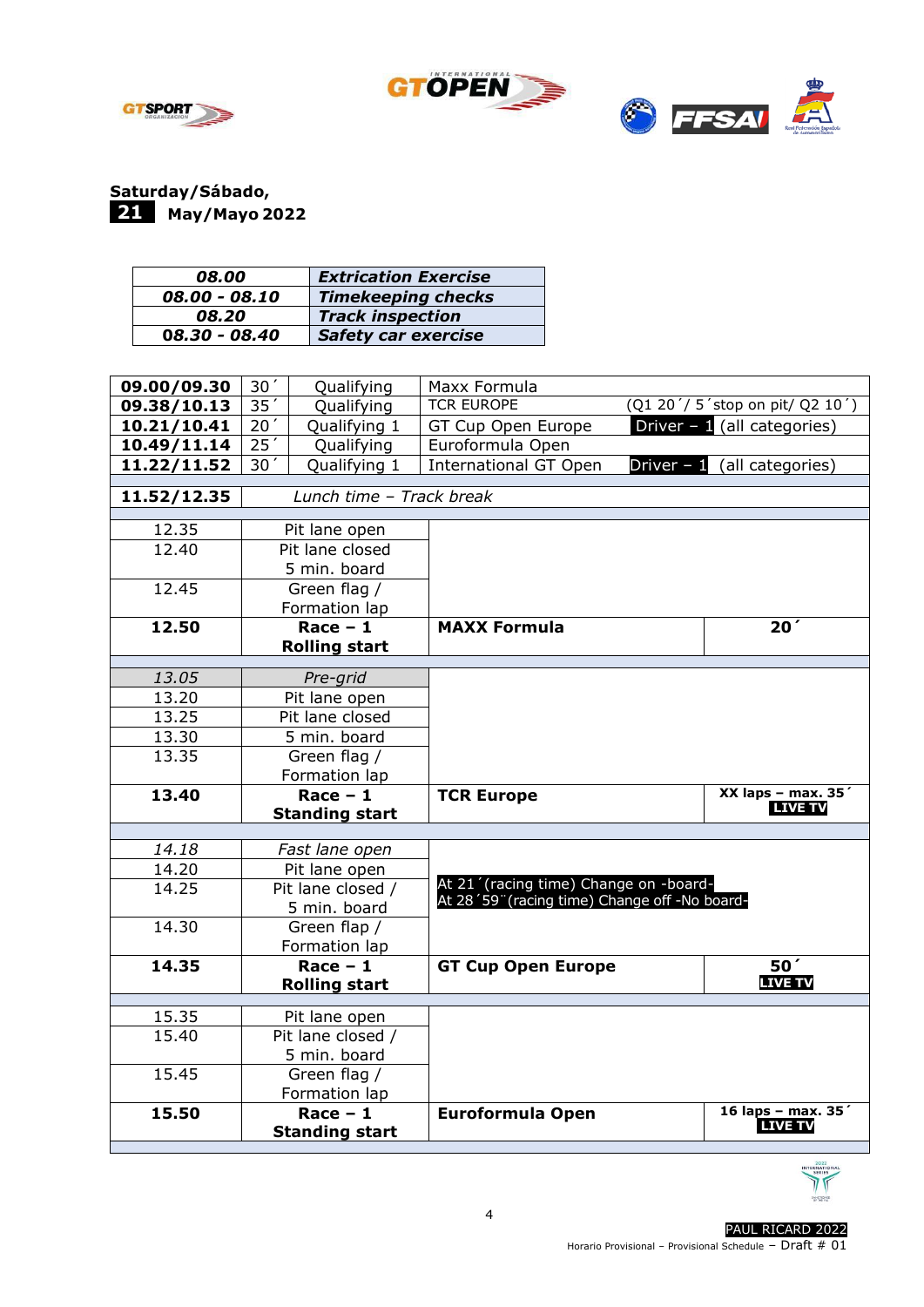

T



| 16.28<br>16.30 | Fast lane open<br>Pit lane open    |                                                                                        |                      |
|----------------|------------------------------------|----------------------------------------------------------------------------------------|----------------------|
| 16.35          | Pit lane closed /<br>5 min. board  | At 28' (racing time) Change on -board-<br>At 41'59" (racing time) Change off -No board |                      |
| 16.40          | Green flag<br>Formation lap        |                                                                                        |                      |
| 16.45          | $Race - 1$<br><b>Rolling start</b> | <b>International GT Open</b>                                                           | 70<br><b>LIVE TV</b> |

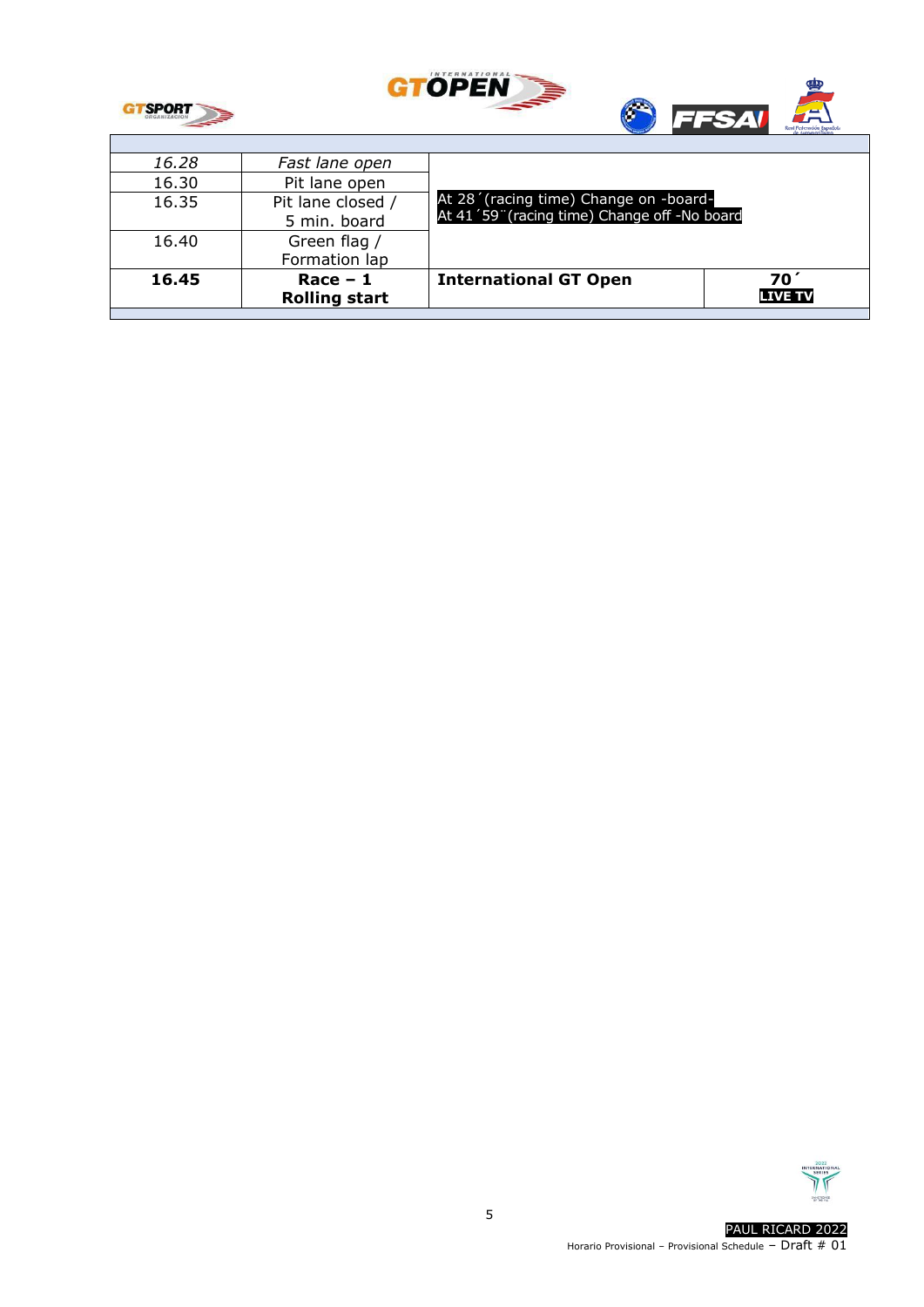



## **Sunday/Domingo,** -**22 May/Mayo 2022**

| 08.00 - 08.10 | <b>Timekeeping checks</b> |
|---------------|---------------------------|
| 08.20         | <b>Track inspection</b>   |

| 09.00/09.30 | Qualifying $-2$          | International GT Open Driver - 2              | (all categories)                       |
|-------------|--------------------------|-----------------------------------------------|----------------------------------------|
| 09.40/10.00 | Qualifying $-2$          | GT Cup Open Europe Driver $-2$                | (all categories)                       |
|             |                          |                                               |                                        |
| 10.10       | Pit lane open            |                                               |                                        |
| 10.15       | Pit lane closed /        |                                               |                                        |
|             | 5 min. board             |                                               |                                        |
| 10.20       | Green flag /             |                                               |                                        |
|             | Formation lap            |                                               |                                        |
| 10.25       | $Race - 2$               | <b>MAXX Formula</b>                           | 20 <sup>′</sup>                        |
|             | <b>Rolling start</b>     |                                               |                                        |
|             |                          |                                               |                                        |
| 11.00       | Pit lane open            |                                               |                                        |
| 11.05       | $Pit$ lane closed /      |                                               |                                        |
|             | 5 min. board             |                                               |                                        |
| 11.10       | Green flag /             |                                               |                                        |
|             | Formation lap            |                                               |                                        |
| 11.15       | $Race - 2$               | <b>Euroformula Open</b>                       | 16 laps - max. 35'<br><b>LIVE TV</b>   |
|             | <b>Standing start</b>    |                                               |                                        |
|             |                          |                                               |                                        |
| 11.40       | Pre-grid                 |                                               |                                        |
| 11.55       | Pit lane open            |                                               |                                        |
| 12.00       | Pit lane closed          |                                               |                                        |
| 12.05       | 5 min. board             |                                               |                                        |
| 12.10       | Green flag /             |                                               |                                        |
|             | Formation lap            |                                               |                                        |
| 12.15       | $Race - 2$               | <b>TCR Europe</b>                             | XX laps - max. $35'$<br><b>LIVE TV</b> |
|             | <b>Standing start</b>    |                                               |                                        |
|             |                          |                                               |                                        |
| 12.50/13.50 | Lunch time - Track break |                                               |                                        |
| 13.48       | Fast lane open           |                                               |                                        |
| 13.50       | Pit lane open            |                                               |                                        |
| 13.55       | Pit lane closed /        | At 24' (racing time) Change on -board-        |                                        |
|             | 5 min. board             | At 35'59" (racing time) Change off -No board- |                                        |
| 14.00       | Green flag /             |                                               |                                        |
|             | Formation lap            |                                               |                                        |
| 14.05       | $Race - 2$               | <b>International GT Open</b>                  | 60 <sup>′</sup>                        |
|             | <b>Rolling start</b>     |                                               | <b>LIVE TV</b>                         |